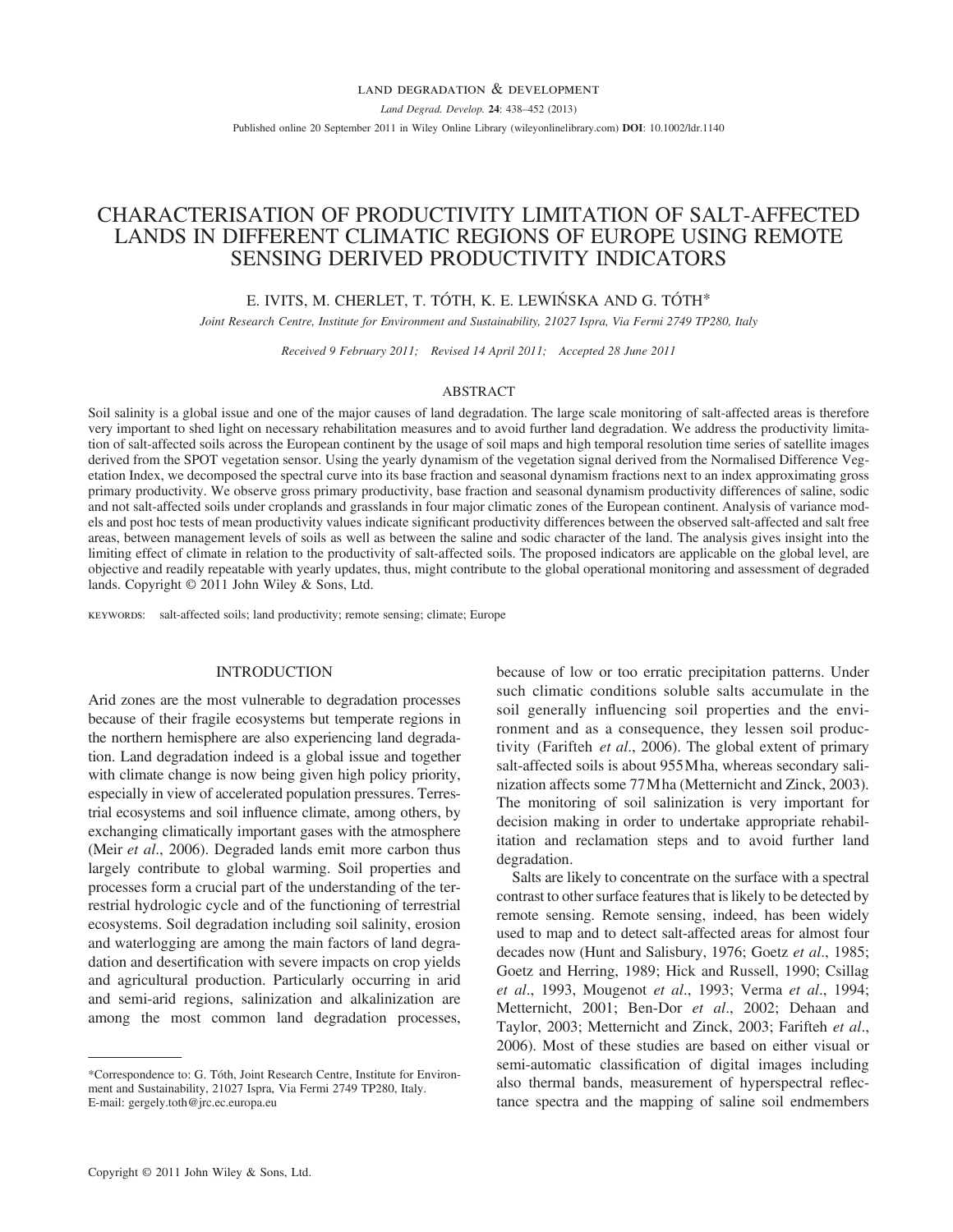and the use of expensive ground radiometers or laboratory radiometers with soil samples. Some of these studies suggest that the potential of remote sensing for the study of saltaffected soils but especially for slightly to moderately affected areas is restricted (Manchanda and Iyer, 1983; Jain et al., 1988; McGowen and Mellyon, 1996; Metternicht and Zinck, 2003). The identified spectral bands on commercially used satellite sensors may not be optimal for the delineation of salinity because of, for example, water vapour absorption in the atmosphere (Csillag et al., 1993). Data acquisition from passive sensors needs to be planned carefully as identification of surface salt should be carried out during the dry periods. On the other hand, the use of active sensors with polarimetric airborne radar to map soil dielectric properties (Taylor et al., 1996a, Taylor et al., 1996b) is limited as the images are needed to be acquired under uniformly wet conditions.

Salt-affected soils are not necessarily free of vegetation, halophytic species can be present naturally and salt tolerant crops can be cultivated. Because of the absorption in the visible and high reflectance in the near-infrared electromagnetic spectrum, the Normalised Difference Vegetation Index (NDVI) could be used to map salt-affected areas through the monitoring of halophyte vegetation. Szabó et al. (1998) and Zhang et al. (1997) successfully correlated remote sensing derived vegetation indices with soil salinity. However, Metternicht and Zinck (2003) report contrasting reflectance of the halophytic Chenopodiaceae species and Cynodon dactylon in the visible and near-infrared spectrum. Indeed, the NDVI has hardly been reported for mapping soil salinity, although Fernández-Bucesa et al. (2006) reported very good correlations between Landsat TM derived NDVI, electric conductivity and sodium absorption ratio. Pérez González et al. (2006) identified saline hydromorphic soils using NDVI of halophytic vegetation by correlating Landsat TM derived NDVI with the spatial variability of chemical and physical properties of a transect. However, according to Metternicht and Zinck (2003) the presence of vegetation might complicate the detection of salinity by NDVI because of spectral confusion with the salt reflectance properties. In order to overcome identification problems caused by different land management practices, vegetation cover or different soil types, the use of multitemporal images is suggested (McGowen and Mellyon, 1996). Lobell et al. (2010) used the average of the MODIS enhanced vegetation index and found strong relationship with soil salinity, which outperformed NDVI capturing one-third to half of the spatial variability in soil salinity.

The delineation and differentiation of saline and sodic soils is generally achieved by, for example, maximum likelihood classification of satellite derived vegetation indices with acceptable accuracy. However, for these methods to be operational high spatial, spectral and/or temporal resolution satellite images with considerable costs and limited spatial coverage are needed. An analysis on a continental or global level with these methods is most probably out of the budget of research institutes or even of governmental organisations, and the time and man power necessary for the analysis would make such studies ineffective/inefficient. In order to overcome the problems of monitoring salt-affected soils by optical high resolution sensors on the global level, we propose to use biomass productivity indicators by time series of remote sensing images with high temporal resolution. Remote sensing sensors that provide global coverage with long time series have spatial resolution of 1km (SPOT and NOAA satellites) or a resolution of around 250m (MERIS and MODIS sensors) but with shorter series. The utilisation of low resolution satellite sensors has the obvious disadvantage of limited spatial observations. However, these sensors provide daily and global coverage for several decades with low cost or even cost free. Furthermore, the time series analysis method we apply is automatic without human intervention, thus is cost and time effective and is free of subjectively introduced errors throughout the processing chain that is a common drawback of image classification methods.

We have derived three productivity indicators from time-series (1998–2008) of SPOT vegetation images over Europe: an approximation of gross primary productivity (GPP), the base fraction indicating vegetation permanently covering the area and the seasonal dynamism that indicates the seasonally changing vegetation biomass. First, we have tested if there were differences in the GPP, base fraction and seasonal dynamism between four climatic zones of Europe and between cropland and grassland land covers. Second, we have investigated the identified productivity differences between salt-affected and not salt-affected soils under cropland and grassland management in the four climatic zones. Subsequently, we have divided the dataset into saline and sodic soils and analysed the productivity differences between the salt-affected and not salt-affected soils in addition to the differences between cropland and grassland land use types. In their study Wiegand et al. (1991, 1994) showed that NDVI could not differentiate between saline and sodic soils, whereas Smit et al. (2008) found that NDVI did not correlate to European grassland productivity. From our results we conclude that the here presented biomass productivity indicators derived from time series of remote sensing images can not only differentiate between salt-affected and not salt-affected soils but also between land use types on salt-affected soils and between saline and sodic soil types. Because of the good availability of time series satellite images these productivity indicators could provide optimal input to the operational assessment of local, continental and global land degradation issues.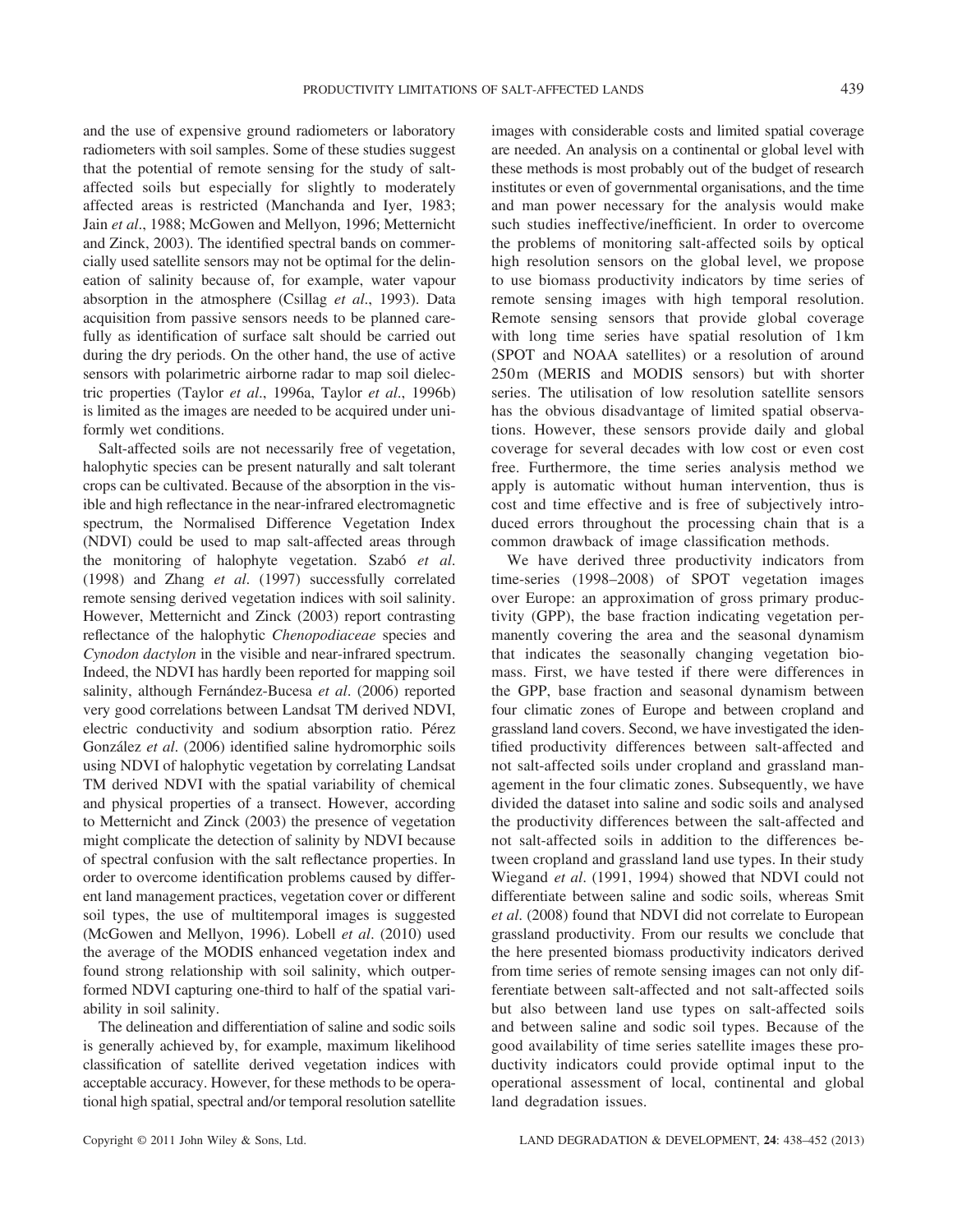### DATA AND METHODS

### Delineation of Saline and Sodic Soils

Two major data sources are available to delineate areas with high salt accumulation in Europe: the European Soil Database (ESDB, 2004) and the map of salt-affected soils in Europe compiled by Szabolcs (1974). The two spatial datasets were used by Tóth et al. (2008) to produce an updated map of salt-affected soils for the European Union (EU). The spatial extension of this map was elaborated for the purpose of our current study. Eastern segments of the digital version of the original map of salt-affected soils of Europe (Szabolcs, 1974) have been used to complement the recently produced map of the EU coverage. The new product—presented in Figure 1—consists of soil salinity information for the areas within the EU based on the combination of the ESDB (2004) and the map of Szabolcs (1974), following the methodology described in Tóth et al., (2008). For regions outside the EU saline areas are delineated according to Szabolcs (1974).

Salt-affected (saline and sodic) soils of Europe are classified as follows:

- (1) Saline soils: soils in which high salt content is the dominant reason for limited agricultural potential.
- (2) Sodic soils: soils in which high proportion of exchangeable sodium is the dominant reason for limited agricultural potential.

Soils with medium and high salinity and sodicity were considered in the preparation of the maps and in our current analysis. Soils showing electrical conductivity (measured in saturation extract) values above  $4dS$  m<sup>-1</sup> were classified as saline, and soils having exchangeable sodium percentage more than six were classified as sodic. Other soils, with lower values of conductivity and exchangeable Na, were excluded from the assessments.

Taking the above conditions into account, soil mapping units were classified into five categories:

- (1) Saline soils cover more than 50 per cent of the mapping unit
- (2) Saline soils cover less than 50 per cent of the mapping unit
- (3) Sodic soils cover more than 50 per cent of the mapping unit
- (4) Sodic soils cover less than 50 per cent of the mapping unit
- (5) Potentially salt-affected areas

All areas outside the above categories were free from salt accumulation or risk of salt accumulation. In our analyses, we compared areas where salt-affected soils are dominant to lands of salt free soils. Therefore, areas of categories 1 and 3 were included in the statistical analyses. Potentially salt-affected areas and areas where salt-affected soils are not a dominant (categories 2, 4 and 5) were not considered.



Figure 1. Spatial distribution of the saline and sodic soils and their respective buffers. See Table I for explanation of climatic zones.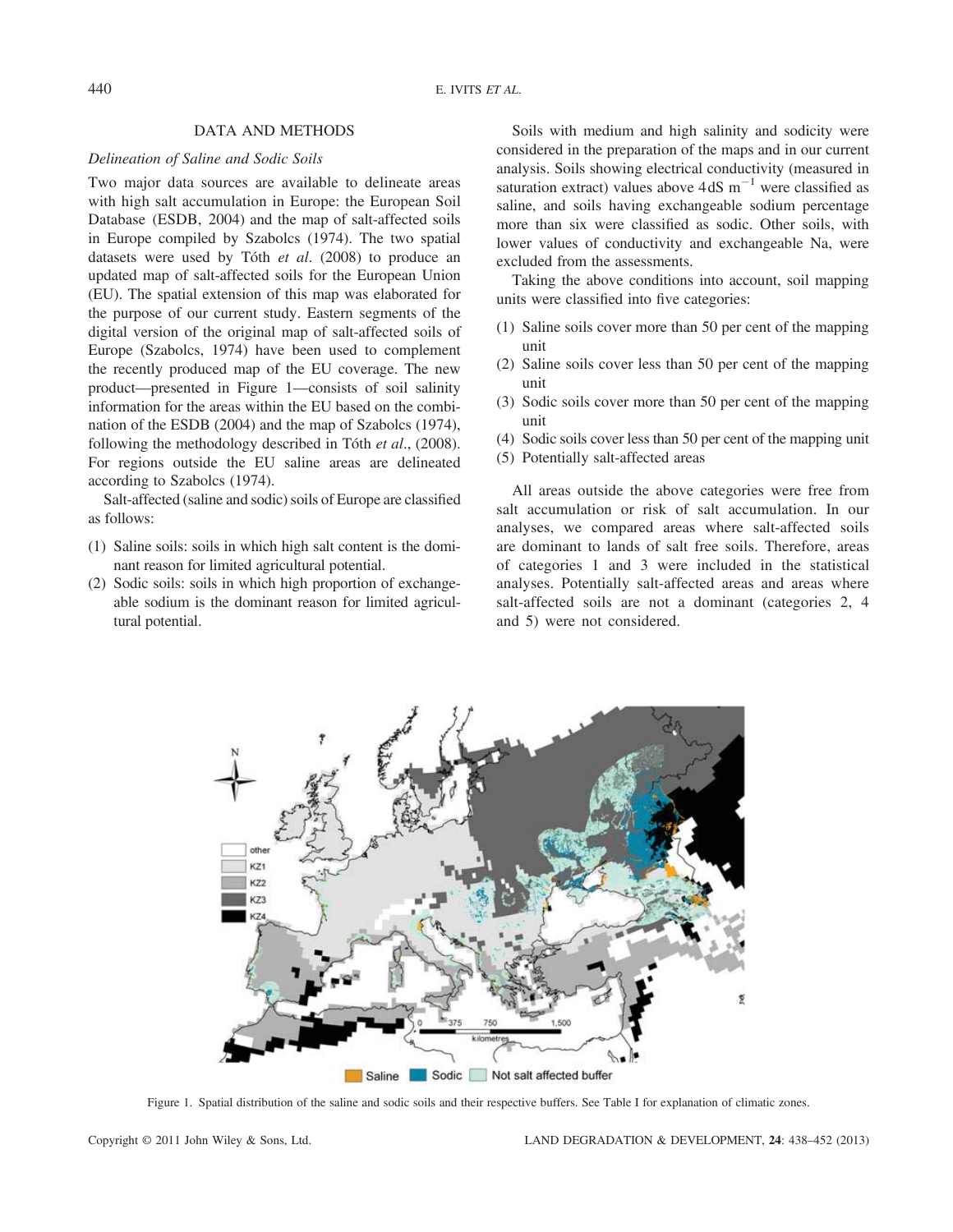| Code of climatic zone in the<br>current study | Name of climatic zone in the<br>current study          | Description of climatic zone<br>(Kottek et al., 2006). | Code of original climate class<br>(Kottek et al., 2006) |
|-----------------------------------------------|--------------------------------------------------------|--------------------------------------------------------|---------------------------------------------------------|
| KZ1                                           | Western transitional (suboceanic<br>to subcontinental) | Warm temperate, humid                                  | Cfa, Cfb                                                |
| KZ <sub>2</sub>                               | Mediterranean                                          | Warm temperate, with dry and<br>warm summers           | Csa, Csb                                                |
| KZ3                                           | Continental European (eastern,<br>semiarid)            | Snow climate, humid                                    | Dfa, Dfb, Dfc                                           |
| KZ4                                           | Arid                                                   | Cold steppe/desert climate                             | Bwk, Bsk                                                |

Table I. Aggregation of the Köppen-Kottek climatic zones (see Figure 1)

# Aggregation of Climatic Zones

Temperature and precipitation are the two main climatic variables that are decisive both in the development of salt-affected soils and in biomass productivity in general. A classification scheme of major climatic zones of the world, based on temperature and precipitation patterns, has been designed by Köppen (1900) and recently updated by Kottek et al. (2006). The European section of the updated map was used for our study and the climatic classes of Europe have been arranged into four groups. This arrangement was necessary in order to delineate distinct areas of salt-affected soils under characteristic climatic conditions for reliable statistical analysis of the biomass productivity indicators. The four climatic groups with their main characters and original Köppen codes are presented in Table I. Statistical analysis addressing saline and sodic soils was performed for each of the climatic zones below.

# Satellite Data Processing

In order to derive the productivity indicators SPOT Vegetation time series data were acquired in decade format (10days maximum composite) for 11years covering the period from 1998 to 2008 for the spatial extent of Europe. The vegetation Programme allows daily monitoring of terrestrial vegetation cover at regional through global scale on a 1km spatial resolution. These data were already successfully applied in several regional and global scale studies dealing with vegetation biophysical properties, land cover assessment, monitoring of forest ecosystems, desertification and land degradation and the assessment of GPP.

Following the method of Reed et al. (1994) the SPOT vegetation data were smoothed using a five interval (here the decades) running median filter in order to adjust for eventual cloud contamination of the pixels. Consecutively, the original time series was overlaid with smoothed forward and backward lagged curves, which were determined from the original data set itself by means of a forward and backward computed moving average (MA) algorithm (Figure 2). In the method of Reed et al. (1994), the number of decades during the non-growing period was used to calculate the lag. We argue that over a whole continent with very diverse climatic regions, ecosystems, land use and land cover this number cannot be generally applied. Therefore, we computed the lag as the one standard deviation (expressed in days, see SD in Figure 2) from the barycentre of the area under the NDVI curve, which was averaged over all the years. This way the time series dynamism of each pixel under different climatic regions, land cover and ecosystems was incorporated in the derivation of the phenological measures. Indepth description of the method is given in Ivits et al. (2011).

The cross points of the original time series and the MA curves were used to define an approximation of the start and the end of the vegetative growing season for each year (Figure 2). GPP was approximated as the area under the



Figure 2. Schematic explanation of the phonological indices calculated from an NDVI 1year time series curve using moving averages (MA). Abbreviations are explained in the text.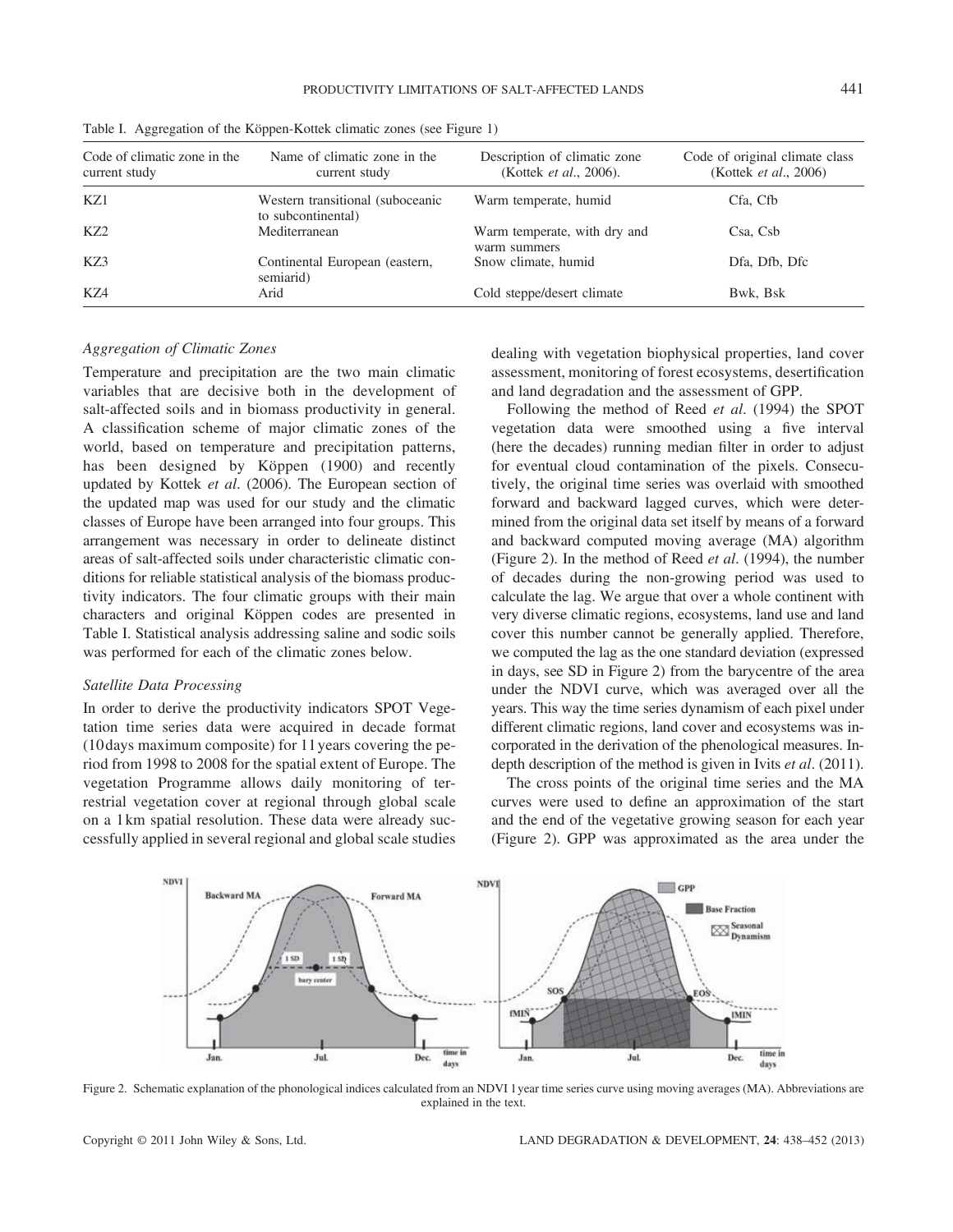NDVI curve delimited by the calculated yearly first minimum (fMIN) and last minimum (lMIN) points. This area can be disaggregated into a base fraction that is more significantly related to a permanent vegetative cover and a Cyclic Fraction, which is representing the yearly seasonal dynamism of green matter production. The base fraction was calculated as the integral under the Start of Season (SOS) and End of Season (EOS) points, whereas the seasonal dynamism was derived as the integral below and above these points. We have derived the ratio of the base fraction over the seasonal dynamism in order to better relate to functional land cover types or combination of them. Higher ratio values indicate larger base fraction, whereas lower ratio values indicate the dominance of seasonal dynamism throughout the yearly vegetation development. The GPP and ratio productivity indicators were extracted for each year (1998–2008) separately and subsequently averaged into one temporal mean value for each pixel in the study area (Figure 3).

### Spatial Analysis

Two soil classes were considered: class 1 being saline and class 2 being sodic soils. Around each soil polygon a buffer was defined based on the extent of the individual polygons in order to test the performance of the remote



Figure 3. Mean GPP (a) and mean ratio (b) derived from time series of SPOT vegetation NDVI images averaged over the time-series 1998–2008 for Europe. GPP and ratio are explained in the text.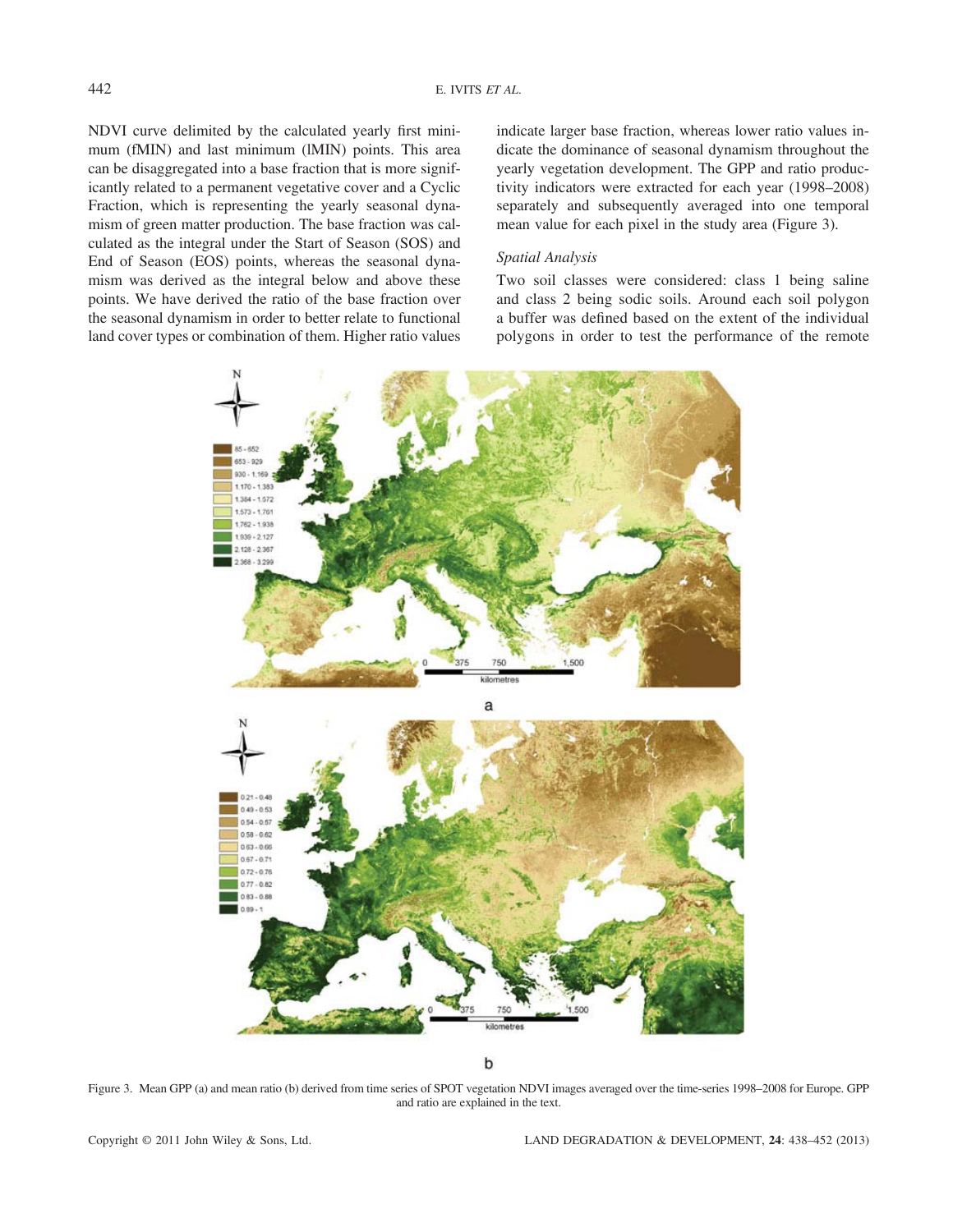sensing indicators for differentiating salt-affected areas from areas not affected by salinity. Each polygon was approximated by its minimum bounding rectangle of equal edges. After calculating the area of the rectangles, the diagonal  $(D)$  of the minimum bounding rectangles was defined as follows:

$$
D = \sqrt{\text{area}} \cdot \sqrt{2}
$$

The computed diagonals were used as the distance around each polygon to calculate the individual buffers. Within the polygons attributed as saline and sodic soils and within their buffers, we have classified managed and natural systems based on the Global Land Cover (GLOBCOBER; Bicheron et al., 2006). Both datasets (i.e. the soil classification and GLOBCOVER) were handled as raster data, and they were intersected in a GIS in order to create appropriate number of spatial entities for the subsequent statistical analysis. By means of zonal statistics, we have derived the mean value of the pixels of each productivity indicator underlying each of the spatial entities representing the following classes: (i) saline cropland (SalC); (ii) saline grassland (SalG); (iii) not saline cropland (NSalC); (iv) not saline grassland (NSalG); (v) sodic cropland (SodC); (vi) sodic grassland (SodG); (vii) not sodic cropland (NSodC); and (viii) not sodic grassland (NSodG).

# Statistical Analysis

We have tested if there were significant differences between saline and sodic croplands and grasslands and the climatic zones in the derived productivity indicators GPP and the ratio of base fraction and seasonal dynamism. First, the GPP and the ratio were subject to a two-way ANOVA having two levels of soils (salt-affected, not salt-affected) and four levels of climatic zones (see Table I). We have tested the significance of the two ANOVA models with the GPP and the ratio being the independent variables, respectively. Furthermore, we have tested the main effect of saltaffection, of the climatic zones and the interaction effect of these variables on the productivity indicators. We report the degrees of freedom  $(df)$ , the  $F$ -value and the significance of all the tests. This analysis tested if there was a general effect of salinity and climate on the average GPP and ratio biomass productivity.

Subsequently, we have divided the spatial data into saline and sodic areas under cropland and grassland management and analysed the productivity differences between the saline and the sodic groups. We have run a one-way ANOVA for saline and another one-way ANOVA for sodic soils within each of the four climatic zones. For both ANOVA, we had four levels of saline (SalC, SalG, NSalC, NSalG) and another four levels of sodic soils (SodC, SodG, NSodC, NSodG), respectively (see Spatial Analysis section for the description of the soil classes). The homogeneity of variance assumption of ANOVA was tested with the Levene's test statistics. Because of the violation of this assumption (significant test result), we report the alternative Brown-For sy the statistic, which is a robust version of the  $F$ -ratio for not homogeneous group variances. Post hoc tests were used to compare the mean productivity indicators between the salt-affected soils and their buffers and between the saline and sodic soils. Because of the violation of the homogeneity of variance assumption of ANOVA, we used Tamhane's test statistic, which gives a robust value against this criteria.

### RESULTS

### Spectral Signatures of the NDVI Curve

Figure 4 presents spectral signatures extracted from the NDVI time series for three consecutive years (2003, 2004 and 2005) for each saline and sodic soil group in the four aggregated climatic zones. Regarding seasonal peaks, the largest NDVI values are characteristic for the transitional zone. The continental zone exhibits similar behaviour, whereas the Mediterranean and arid zones show lower seasonal peaks. Regarding seasonal low NDVI values, the values increase in the order of continental, arid, transitional and Mediterranean, following the increasing temperature and growing season length in these zones. In the transitional and continental zones the data has strong seasonality and a characteristic growing season curve resulting from the extreme winter cold versus summer hot temperatures. In the arid zone and especially in the Mediterranean, the curves show less seasonality, and the growing season is less characteristic because of erratic rainfall patterns. The earliest biomass peak and the least seasonality are shown in the Mediterranean zone, because the average temperature is the largest in this zone. In the transitional and Mediterranean zones, sodic areas demonstrate the lowest NDVI values, whereas in the other zones, these low values are less evident. In the continental zone, the seasonal part of the saline and sodic NDVI curves follows a similar pattern but the yearly minima of sodic areas are deeper on the NDVI curve.

A characteristic feature of the NDVI curves is that sodic curves typically run lowest because of the combined effect of salinity and sodicity. In transitional and most evidently continental zones, the summer NDVI peak in salt-affected areas is smaller and narrower than in not salt-affected areas because the dry summer affects the biomass growth stronger in these soils. It is evident that most curves are composed of several crops, but it is the Mediterranean zone in which two kinds of crops, one early (e.g. presumably wheat/barley) and one late (e.g. sunflower) are planted. Accordingly, the NDVI curves of croplands in the Mediterranean express a second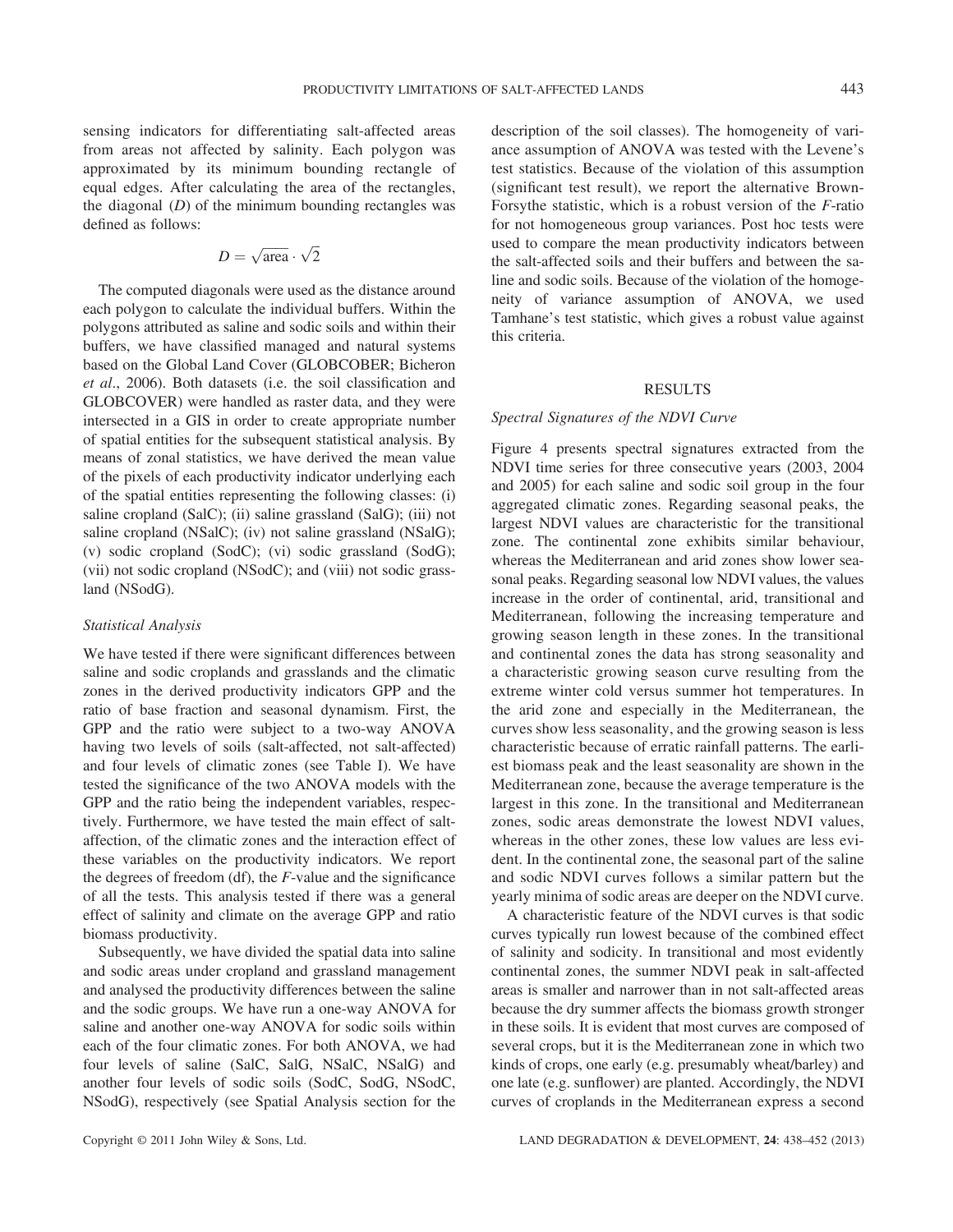

Figure 4. Extract (2003–2005) of the SPOT NDVI time-series showing spectral signatures for the four climatic zones for saline croplands (SalC), sodic croplands (SodC), not saline or not sodic croplands (NSC), saline grasslands (SalG), sodic grasslands (SodG) and not saline or not sodic grasslands (NSG). This figure is available in colour online at wileyonlinelibrary.com/journal/ldr.

seasonal peak. Not salty areas have the highest NDVI values in the transitional and continental zones but similar values to saline croplands and to saline grasslands in the Mediterranean. In the arid zone, however, salt-affected soils appear to have higher NDVI values compared with not saline areas. Saline croplands exhibit the highest NDVI values in the arid zone followed by sodic and not salt-affected croplands. In the arid zone, salt-affected and not salt-affected grasslands have lower NDVI values compared with croplands because grasslands here are composed of barely vegetated lands. The yearly minima are the lowest in the continental and arid zones and the highest in the Mediterranean indicating a strong reflection of the soil background in the latter zone.

# Productivity Differences between Salt-affected and not Salt-affected Soils

The mean GPP and ratio productivity values were subject to a two-way ANOVA with two levels of soils (salt-affected and not salt-affected) and four levels of climatic zones. Both models and all the main and interaction effects were significant (Table II,  $p < 0.001$ ). Climate had the highest main effect on both GPP and ratio productivities. The interaction effect of climate and soil salinity on GPP productivity was lower than the main effect of salinity, whereas the interaction effect of climate and soil salinity on the ratio was higher than the main effect of salinity. Tamhane's post hoc comparison showed significant differences between salt-affected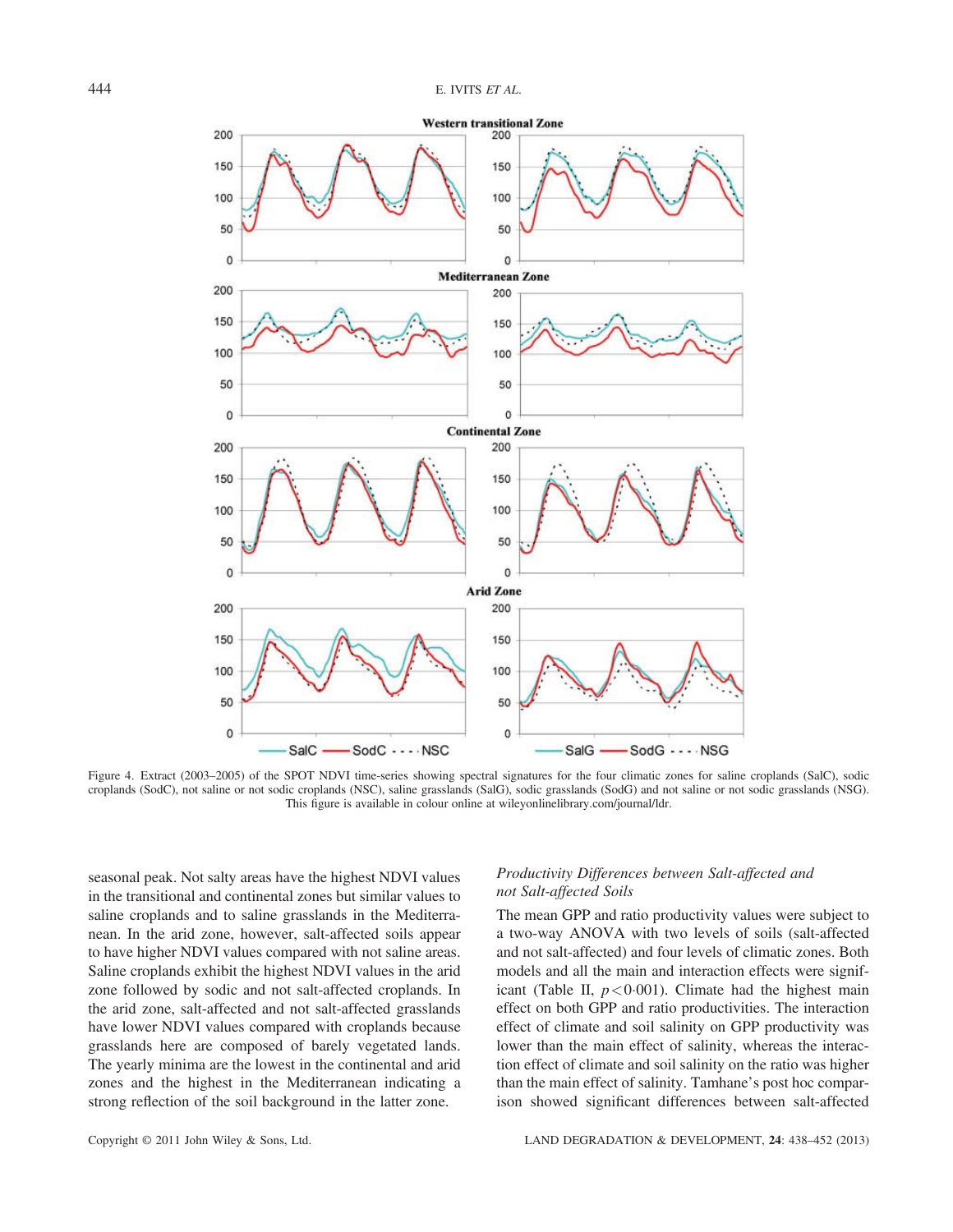#### PRODUCTIVITY LIMITATIONS OF SALT-AFFECTED LANDS 445

| Table II. Two-way ANOVA model results of the average GPP and ratio values with salinity and climate as factors |    |        |              |         |              |  |
|----------------------------------------------------------------------------------------------------------------|----|--------|--------------|---------|--------------|--|
|                                                                                                                |    |        | <b>GPP</b>   |         | Ratio        |  |
|                                                                                                                | df |        | Significance |         | Significance |  |
| Model                                                                                                          |    | 6016.5 | < 0.001      | 21827.9 | < 0.001      |  |
| Climate                                                                                                        |    | 7283.5 | < 0.001      | 24566.4 | < 0.001      |  |
| Salt-affected conditions                                                                                       |    | 464.3  | < 0.001      | 72.2    | < 0.001      |  |
| Climate*Salt-affected conditions                                                                               |    | 290.6  | < 0.001      | 209.6   | <0.001       |  |

and not saline soils. Salt-affected soils had lower mean GPP productivities than not salt-affected soils under all but the arid climate (Table III and Figure 5). In this region, saltaffected soils had significantly higher mean GPP productivity. There was a remarkable decreasing trend of mean GPP values from the transitional towards the arid climatic region. Under the continental climate, the ratio of salt-affected soils was significantly higher compared with not salt-affected soils evidencing the dominance of the base fraction, but in the other regions we did not observe significant differences between salt-affected and not affected areas. Highest ratio values were observed in the Mediterranean and smallest values in the continental regions, indicating the dominance of the base fraction in the former and high seasonal dynamism in the latter climatic zone.

# Productivity Differences of Saline and not Saline Soils

One-way ANOVA was used to test productivity differences between saline and not saline croplands and between saline and not saline grasslands in each of the climatic zones. The mean GPP and the mean ratio productivity values of saline and not saline soils differed significantly  $(p < 0.001)$ in all climatic regions (Table IV). The Brown-Forsythe version of the F-statistics revealed that under similar climatic conditions GPP differentiates stronger between the observed saline areas and that the comparative difference between GPP and ratio was the largest in the Mediterranean. Under the continental climate however, the two productivity indicators yielded comparable F-statistics.

The post hoc comparison test revealed that the mean GPP productivity was significantly lower under saline croplands (SalC) as well as under saline grasslands (SalG) compared with not saline areas (NSalC and NSalG) in all but the arid climatic zone (Table V and Figure 6). In the arid region,

saline croplands and grasslands had significantly higher mean GPP biomass productivity compared with not saltaffected areas. The base fraction and seasonal dynamism were similar in the Mediterranean under saline and not salt-affected areas. Saline croplands had significantly lower base fraction than not saline croplands in the transitional zone (ratio of SalC versus NSalC) whereas in the continental and arid regions the base fraction of saline croplands was significantly higher compared with not saline croplands. Saline grasslands had significantly higher base fractions under the continental and arid regions compared with not saline grasslands whereas in the other climatic zones there was no significant difference between saline and not saline grasslands.

### Productivity Differences of Sodic and not Sodic Areas

One-way ANOVA was used to test productivity differences between sodic and not sodic croplands and between sodic and not sodic grasslands in each of the climatic zones. The mean GPP and ratio productivity values of sodic and not sodic soils differed significantly in all climatic zones (Table VI). The Brown-Forsythe statistic revealed that GPP differentiated stronger between the sodic and not sodic areas in the transitional and continental regions and the largest comparative difference between the GPP and ratio was observed under the transitional zone. In the arid region on the other hand sodicity had a stronger affect on the ratio than on the GPP productivity differences. With other words there were larger differences between the ratio of sodic soils than between the GPP of sodic soils in the arid zone.

The post hoc comparison revealed that the mean GPP was significantly lower under sodic croplands (SodC) and sodic grasslands (SodG) compared with not sodic areas (NSodC and NSodG) in all but the arid climatic zone (Table VII and Figure 7). Under arid climate the mean GPP of

Table III. One-way ANOVA: Post hoc multiple comparison mean differences for salt-affected and not salt-affected lands in the four climatic zones

|            |                                        | Western transitional | Mediterranean  | Continental    | Arid        |
|------------|----------------------------------------|----------------------|----------------|----------------|-------------|
| <b>GPP</b> | Salt-affected versus not salt-affected | $-153.3$ :***        | $-104.9$ : *** | $-139.9$ : *** | $135.7:***$ |
| Ratio      | Salt-affected versus not salt-affected | 0.001:               | 0.001:         | $0.03:***$     | 0.001:      |

\*the mean difference is significant at the 0.05 level.

\*\*the mean difference is significant at the 0.01 level.

\*\*\*the mean difference is significant at the  $p < 0.001$  level.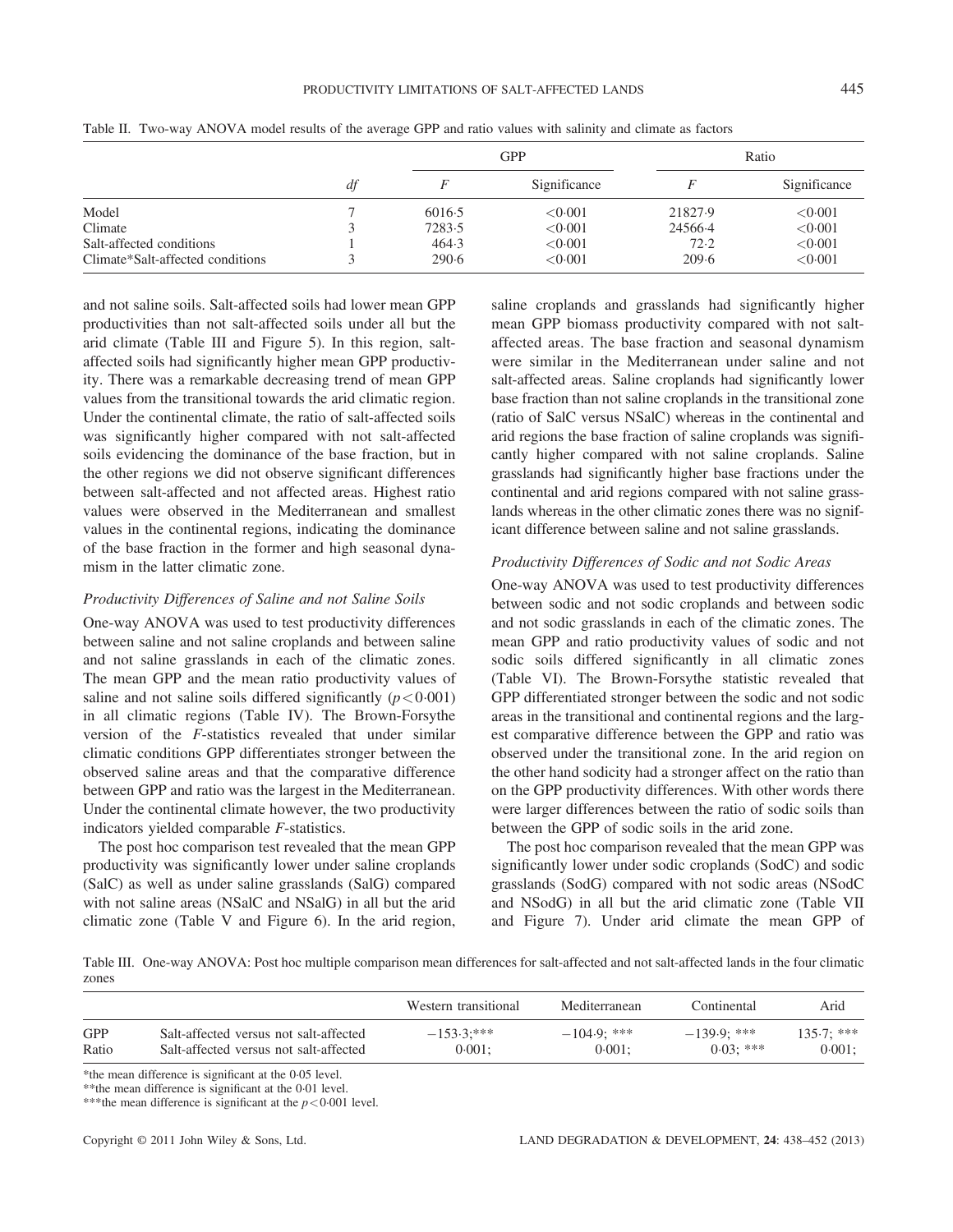

Figure 5. GPP and ratio means with 95 per cent CI on salt-affected and not salt-affected soils in the four climatic zones.

grassland was significantly higher compared with not sodic grasslands whereas there was no significant GPP difference between sodic and not sodic croplands. The base fraction and seasonal dynamism were similar in the Mediterranean under sodic and not sodic areas. The mean ratio of sodic croplands was significantly higher compared with not sodic croplands under the continental climate, indicating higher base fraction and lower seasonal dynamism but there was no significant difference between the ratio of sodic and not sodic croplands in the other climatic regions. Sodic grasslands had significantly higher base fractions compared with not sodic grasslands in the transitional and continental regions but similar ratio values in the other climatic zones.

# Productivity Differences between Saline and Sodic Croplands and Grasslands

One-way ANOVA was used to test productivity differences between saline croplands and sodic croplands and between saline grasslands and sodic grasslands in each of the four climatic zones Table VIII. The effect of salinity was significant on GPP and on the ratio in all climatic zones. The Brown-Forsythe version of the F-statistic revealed that under the transitional, continental and arid regions the ratio differed stronger between saline and sodic soils than the GPP. This was striking especially under the arid and under the transitional climates, whereas in the continental region the ANOVA yielded a comparative F-statistics for the average GPP and the average ratio values. Only under the Mediterranean region did salinity have a stronger effect on the GPP than on the ratio similarly to the results seen for the comparison of saline with not saline and sodic with not sodic soils.

The post hoc comparison revealed that the mean GPP productivity was significantly higher on saline croplands and saline grasslands compared with the sodic areas (SalC versus SodC and SalG versus SodG, Table IX and Figure 8) in each of the climatic zones. Within the same climatic regions we have observed larger productivity differences between the average GPP of saline and sodic croplands compared with the average GPP differences between saline and sodic grasslands. Largest differences between saline and sodic areas were observed in the Mediterranean. The mean ratio was significantly higher on saline areas than on sodic areas in all four climatic zones. This shows that on saline areas the base fraction dominates the yearly seasonal dynamism when compared with sodic soils. In the transitional, Mediterranean and arid regions we have observed larger ratio differences between saline and sodic croplands when compared with saline and sodic grasslands. Under the

Table IV. One-way ANOVA: Post hoc multiple comparison mean differences for saline lands in the four climatic zones

|            | Western transitional             | Mediterranean                   | Continental                     | Arid                            |
|------------|----------------------------------|---------------------------------|---------------------------------|---------------------------------|
| <b>GPP</b> | $F(3,4652.8) = 326.7, p < 0.001$ | $F(3,4097.5) = 30.6, p < 0.001$ | $F(3,2829.1) = 45.1, p < 0.001$ | $F(3,1137.6) = 78.1, p < 0.001$ |
| Ratio      | $F(3,5301.2) = 125.4, p < 0.001$ | $F(3,3926.8) = 6.3, p < 0.001$  | $F(3,2672.9) = 30.9, p < 0.001$ | $F(3,1429.5)=30.1, p<0.001$     |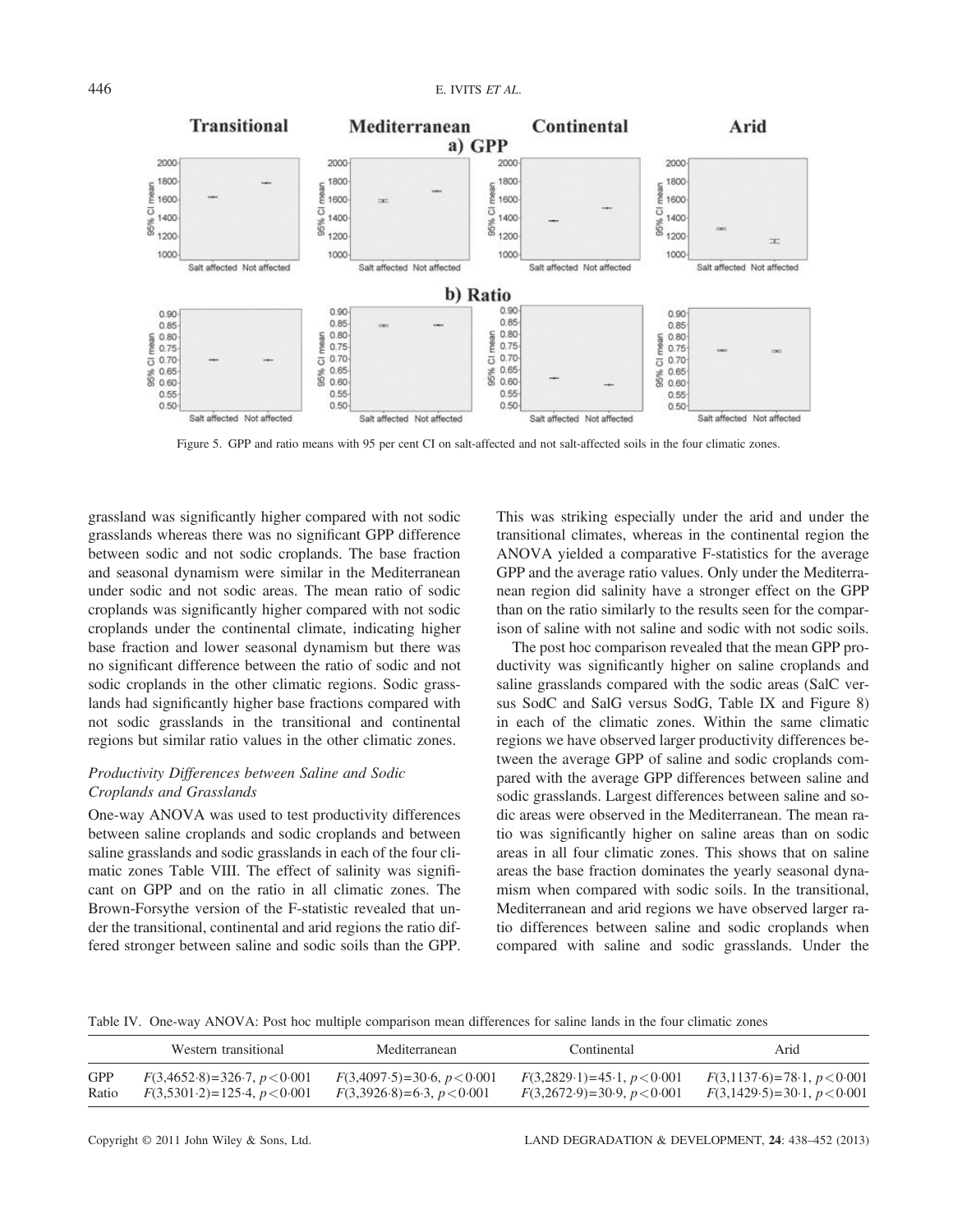|            |                                        | Western transitional       | Mediterranean        | Continental                | Arid                      |
|------------|----------------------------------------|----------------------------|----------------------|----------------------------|---------------------------|
| <b>GPP</b> | SalC versus NSalC                      | $-232.5$ : ***             | $-51.9$ : ***        | $-131.9$ : ***             | $309.7:***$               |
|            | SalG versus NSalG                      | $-103.4$ : ***             | $-99.9$ : ***        | $-30.8$ :                  | $214.9:***$               |
| Ratio      | SalC versus NSalC<br>SalG versus NSalG | $-0.015$ :***<br>$0.001$ ; | 0.002:<br>$-0.002$ : | $0.014:***$<br>$0.023:***$ | $0.004:***$<br>$0.016:$ * |

Table V. One-way ANOVA: Post hoc multiple comparison mean differences for saline lands in the four climatic zones

 $*$ the mean difference is significant at the 0.05 level.

\*\*the mean differences is significant at the 0.01 level.

\*\*\*the mean difference is significant at the  $p < 0.001$  level.

continental climate however, the difference between the average ratio values of saline and sodic grasslands was larger than the difference between saline and sodic croplands.

#### DISCUSSION

# Productivity Differences between Salt-affected and not Salt-affected Lands

The systematic decrease of GPP values from the Western transitional to the arid zone [Figure  $5(a)$ ] reflects the severity of climatic conditions (declining precipitation and temperature) resulting in decreasing biomass productivity. Not salt-affected soils in the western transitional zone showed the highest biomass yields and highest productivity difference compared with salt-affected soils followed by the productivity of not saltaffected areas of the continental and the Mediterranean zones, respectively (Table III). The findings from the transitional to continental zones are in agreement with data in the literature (Eynard *et al.*, 2005b; Smit *et al.* 2008) and confirm the general perception considering salt-affected lands as lands with low fertility (Eliasson et al., 2010; Eynard et al., 2005a; FAO 2000). In the arid zone however, salt-affected soils in general had significantly higher biomass productivity than non-affected soils. In the arid region, relatively large proportions of the salt-affected areas are saline marshlands, which are—due to the abundant water availability—more productive than the surrounding dryer not saline lands. The reason for the increased water availability is the specific hydrogeological setting, which favours the formation of salt-affected soils, because water is provided under the surface despite the dry atmospheric conditions.

Diagrams of the ratio [Figure 5(b)] indicate that seasonal growth has very large importance within the total biomass under the continental and Western transitional climates compared with the other climatic zones, whereas in the Mediterranean, the seasonal dynamism is very low. Spectral signatures (Figure 1) reveal the lowest yearly NDVI minima and the highest yearly NDVI maxima in the continental and Western transitional regions, a result of large seasonal changes of temperature and water availability. In the Western transitional and continental climates, productivity differences between salt-affected and not salt-affected soils were much larger than in the Mediterranean where the base fraction



Figure 6. GPP and ratio means with 95 per cent CI on saline soil groups in the four climatic zones.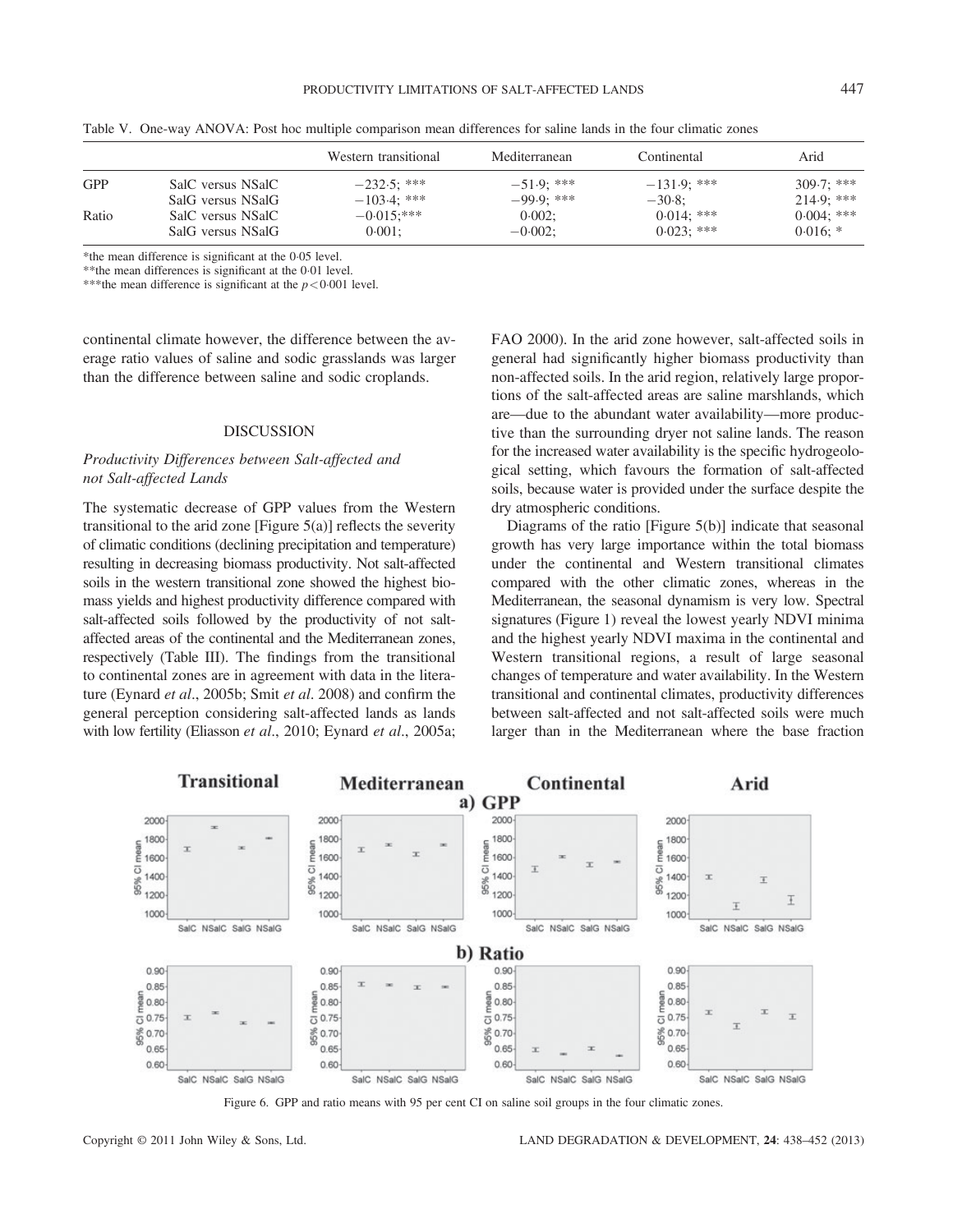|            | Western transitional     | Mediterranean            | Continental               | Arid                 |
|------------|--------------------------|--------------------------|---------------------------|----------------------|
| <b>GPP</b> | $F(3,11416.7) = 618.6$ , | $F(3,1133.1.6) = 56.5$ , | $F(3,36636.5) = 2715.8$   | $F(3,888.1) = 6.3$   |
|            | p < 0.001                | p < 0.001                | p < 0.001                 | p < 0.001            |
| Ratio      | $F(3,9276.2) = 73.6$ ,   | $F(3,1467.7)=8.7$ ,      | $F(3,36547.9) = 1753.7$ , | $F(3,1260.7)=47.5$ , |
|            | p < 0.001                | p < 0.001                | p < 0.001                 | p < 0.001            |

Table VI. One-way ANOVA: Post Hoc multiple comparison mean differences for saline lands in the four climatic zones

provides the dominant part of the yearly GPP. This indicates the strong climate dependence and the reaction of the productivity of salt-affected soils to seasonal dynamism. The lowest seasonal dynamism in the Mediterranean corresponds to the dominating part of 'evergreen' vegetation cover in this zone. The significant difference between the ratio of salt-affected and not salt-affected soils in the continental climate as opposed to non-significant differences elsewhere indicates the regional diversity of biomass growth dynamism [Figure 5(b)]. Seasonal changes of temperature and water availability result in highest seasonality in the continental region and in moderate seasonality in the transitional zone as opposed to low seasonal dynamism in the Mediterranean and arid regions.

# Productivity Differences of Saline and not Saline Lands and Sodic and not Sodic Lands

Soil salinity limits biomass productivity. Results of our current analyses—besides underlining this fact—provide new data on the spatial variability and the magnitude of this limitation. Highest GPP and highest difference between the GPP of saline and non-saline croplands was seen in the Western transitional zone [Figure 6(a)]. At first instance, it might seem that management practices (e.g. amount of fertilisers or better agricultural measures) of crop cultivation could be the major factor supporting higher crop yields. However, we found evidence that the enhanced biomass yield in Western and Central Europe [Figure 3(a)] is not only due to better management practices but is also a result of complex climatic and edaphic factors. First, in the Western transitional zone we observed the largest productivity differences in the grassland land use type as well that reflect the importance of complex climatic and edaphic factors supporting and enhancing the yearly biomass yields. Second, productivity of saline croplands and grasslands under the Western transitional climate reached the level of productivity of not salt-affected soils under the continental Zone in Europe (Table V). Third, post hoc comparisons indicate that in the transitional climate, the comparative advantage of salt free environment of croplands is larger than it is in the continental zone (GPP of SalC versus NSalC, Table V). Under the Western transitional climate, the balanced water availability from abundant precipitation not only secures water available for plants throughout the growing period but also facilitates decomposition and weathering, which secures higher yields. Water induced nutrient decomposition processes and general water availability is limited under the temperate continental climate because of cold and/or dry periods through larger part of the year. Therefore, the potentiality of soils with favourable characteristics will not be fully realised and yields of these soils will be lower. In the Mediterranean, the ratio of the saline and not saline soils was uniform (Table V).

Possibly because of the very low seasonality resulting from the combination of rather balanced temperature regime and erratic winter rainfall patterns, we observed irregular spectral signatures (Figure 1). It seems that for these reasons, in the Mediterranean the MA method is not sensitive enough to correctly identify the SOS and EOS points on the NDVI curve. Therefore, in the Mediterranean, the seasonal dynamism and the base fraction indicate similar productivity of saline and not saline croplands and grasslands, and here remote sensing methods reach their limits to assess vegetation dynamism. Although in the transitional zone the base fraction is significantly lower under saline croplands compared with non-saline croplands, the opposite is true for the continental and arid zones (Table V, SalC versus NSalC). In accordance with the literature (Huete, 1988; Farifteh et al., 2006), we think that the difference in the

Table VII. One-way ANOVA: post hoc multiple comparison mean differences for sodic lands

|       |                   | Western transitional | Mediterranean  | Continental    | Arid       |
|-------|-------------------|----------------------|----------------|----------------|------------|
| GPP   | SodC versus NSodC | $-213.5$ : ***       | $-168.7$ : *** | $-278.5$ : *** | 37.8:      |
|       | SodG versus NSodG | $-128.1$ : ***       | $-178.1:***$   | $-38.3$ : ***  | $81.8:$ *  |
| Ratio | SodC versus NSodC | $0.004$ :            | $-0.011$ :     | $0.029:***$    | $-0.011$ : |
|       | SodG versus NSodG | $0.010:***$          | $-0.001$ :     | $0.027:***$    | $0.012$ ;  |

\*the mean difference is significant at the 0.05 level.

\*\*the mean diff. is significant at the 0.01 level.

\*\*\*the mean difference is significant at the  $p < 0.001$  level.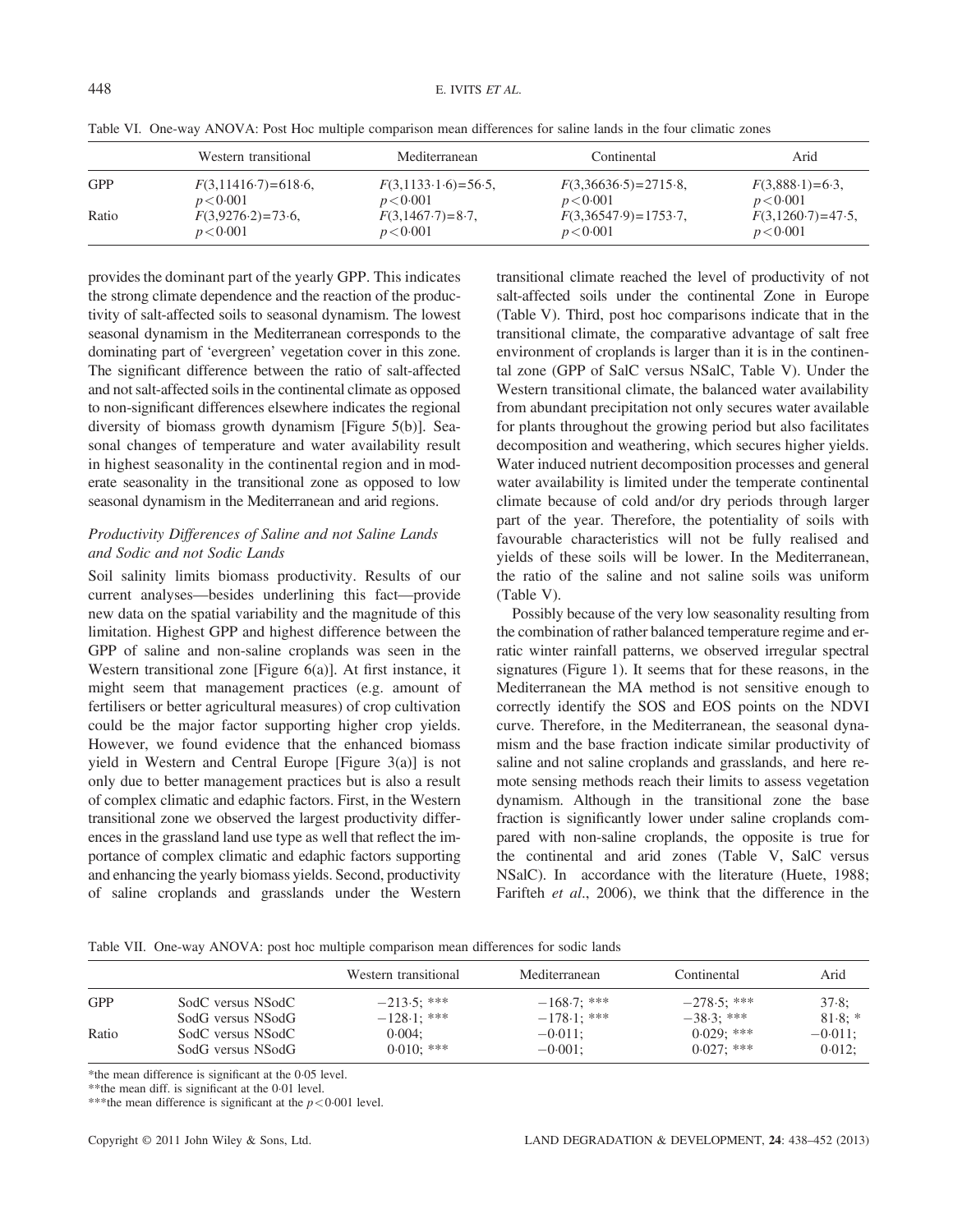

Figure 7. GPP and ratio means with 95 per cent CI under the observed sodic soil groups in the four climatic zones.

NDVI reflectance spectra of cultivated bare soil in varying climates influences this indicator and results in contrasting base fraction and seasonal dynamic fraction values. However, the degree of this influence cannot be read from our data, and we suggest further studies to investigate this problem. Grasslands, as permanent vegetation, have characteristic reflectance signature because of the seasonally changing biomass without much interference from reflectance signals of the soil background. In arid areas, the significantly higher base fraction of saline grasslands, as opposed to not saline grasslands, might be attributed to the local water abundance, as discussed before. In the Continental Zone, the relatively higher proportion of base fraction on saline lands might be due to the large share of natural protected areas (National Parks), which have less human interventions. Not salt-affected lands outside the National Parks are cultivated in larger proportions with biomass removal from the grasslands, resulting in lower base fraction values. It seems therefore that the ratio index could provide a useful indicator for the monitoring of areas under environmental protection and further research is suggested here to fully explore the usefulness of the ratio as ecosystem indicator.

Similarly to salinity, the productivity of sodic croplands and grasslands under the Western transitional climate reached the productivity of not salt-affected soils in the continental zone. We found however, that climatic and edaphic factors have a stronger effect on the productivity of sodic soils. Sodicity limits GPP of croplands to a proportionally greater extent in the continental region (Table VII, SodC versus NSodC). Physicochemical properties and the associated negative reaction to extreme climatic effects explain the highest constraint sodicity causes over croplands in the continental region. Here a longer dry period is often followed by a period of enhanced rainfall, and the instant wetting of sodic soils causes impermeability of the upper layers. This, in turn, damages biomass production, and therefore the GPP difference between sodic and not sodic cropland is the greatest in the continental region. The largest limiting effect of sodicity on the GPP of grasslands on the other hand was seen in the Mediterranean (Table VII, SodG versus NSodG). In the Mediterranean, the NDVI spectral signature (Figure 1) of sodic grasslands is characteristically lower compared with not sodic areas resulting in significantly lower GPP values. The seasonal contrasts of climate, such as very dry summer and erratic winter rainfall affect the biomass growth of sodic grassland very severely in the Mediterranean causing reduced water availability, a specific handicap of sodic soils. Similar pattern can be observed under the Western transitional and Continental Zones for sodic grasslands as well, but the difference between the GPP values of sodic and not sodic grasslands was less significant.

In the Mediterranean, similarly to saline soils, the ratio indicator for sodic soil was uniform indicating very low

Table VIII. One-way ANOVA: post hoc multiple comparison mean differences for saline and sodic lands

|            | Western transitional              | Mediterranean                               | Continental                       | Arid                             |
|------------|-----------------------------------|---------------------------------------------|-----------------------------------|----------------------------------|
| <b>GPP</b> | $F(3,2841.3) = 21.3, p < 0.001$   | $F(3,1850 \cdot 1) = 40 \cdot 1, p < 0.001$ | $F(3,1387.1) = 306.6, p < 0.001$  | $F(3,1938.1) = 15.7, p < 0.001$  |
| Ratio      | $F(3,3002.21) = 376.2, p < 0.001$ | $F(3,1115.2) = 28.7, p < 0.001$             | $F(3,1945.22) = 332.3, p < 0.001$ | $F(3,2132.2) = 122.3, p < 0.001$ |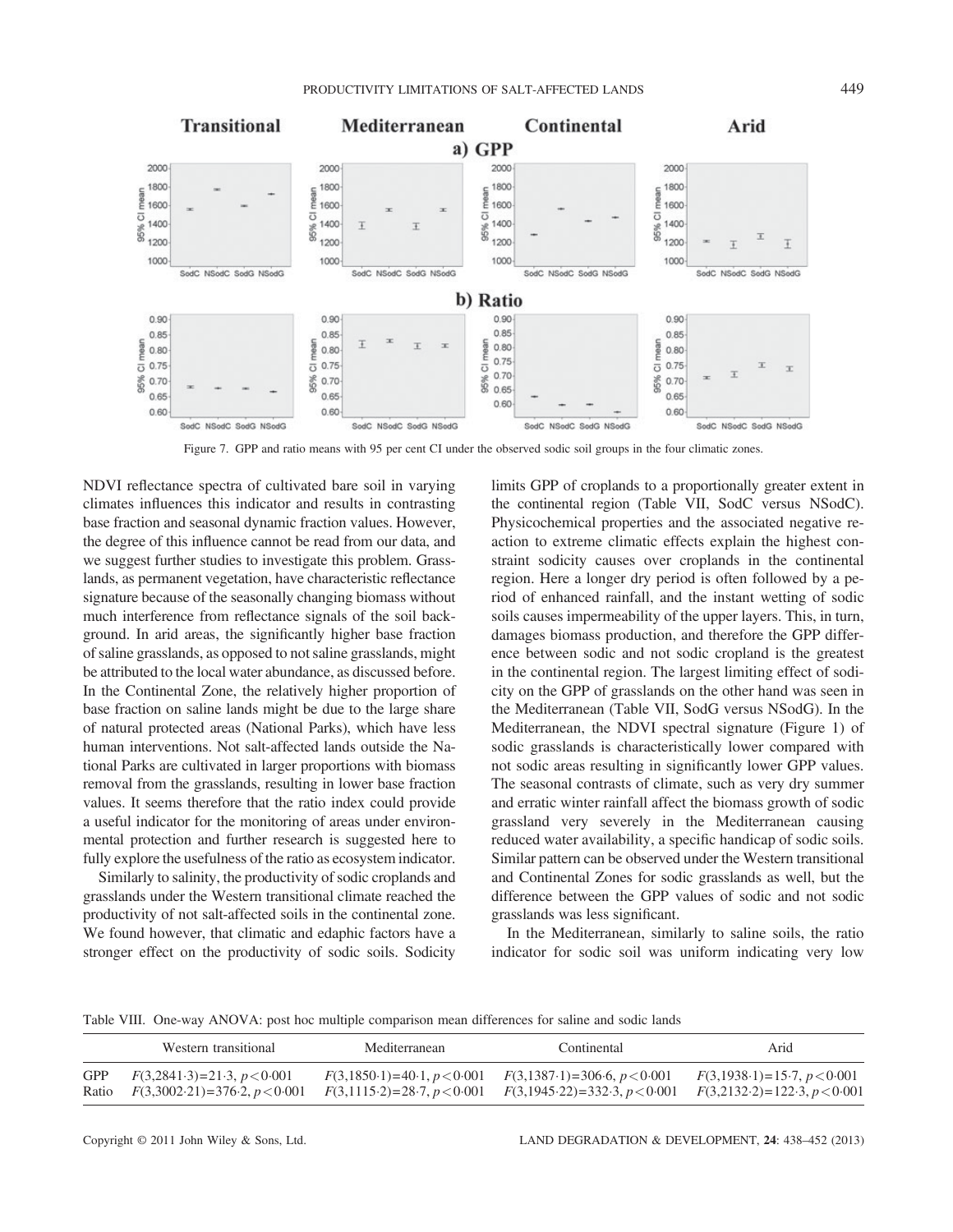|            |                  | Western transitional | Mediterranean | Continental   | Arid        |
|------------|------------------|----------------------|---------------|---------------|-------------|
| <b>GPP</b> | SalC versus SodC | $135.7:***$          | $302.5$ : *** | $191.8$ : *** | $177.6:***$ |
|            | SalG versus SodG | $112.1:***$          | $262.2$ : *** | $91.7:***$    | $95.1:***$  |
| Ratio      | SalC versus SodC | $0.070:***$          | $0.038:***$   | $0.021:***$   | $0.056:***$ |
|            | SalG versus SodG | $0.057:***$          | $0.034$ ; *** | $0.053$ : *** | $0.017:$ ** |

Table IX. One-way ANOVA: post hoc multiple comparison mean differences for saline and sodic lands

\*the mean difference is significant at the 0.05 level.

\*\*the mean difference is significant at the 0.01 level.

\*\*\*the mean difference is significant at the  $p < 0.001$  level.

seasonal dynamism and, as discussed before, low sensitivity of the MA method in capturing the SOS and EOS values. Contrary to what we have seen under saline areas, under the arid climate, there was no significant difference in the ratio values between sodic croplands and not sodic croplands (SodC versus NSodC) and between sodic grasslands and not sodic grasslands (SodG versus NSodG). With the increasing aridity, the importance of soil physical and chemical handicaps with respect to water (and nutrient) supply is gaining increasing significance. Although sodic soils perform comparably well under balanced precipitation regimes, physical soil conditions dramatically change with sharp changes of dry and wet periods. Contrary to the case of saline marshland, where water seemed to be a biomass enhancement factor, sodic soils become impermeable in case of sudden rainfall events that reduce biomass productivity and suppress seasonal dynamism and base fractions. This might explain the lowest productivity of sodic and not sodic croplands and sodic and not sodic grasslands, as well as the similar ratio values in the arid region. It seems therefore, that soil sodicity have clear limiting effect on biomass productivity, and the magnitude of the limitation is rather climate independent. Similarly to saline grasslands in the continental region, the significantly larger ratio of sodic grasslands as opposed to not sodic grasslands is probably due to the presence of protected areas but the significantly larger base fraction under sodic croplands might be due to random variation and need further investigations.

### Productivity Differences between Saline and Sodic Lands

Examining the differences in the GPP indicator of croplands and grasslands under different forms of salt-affected conditions in Europe, we can see that saline soils perform better than sodic soils in all comparisons (Table IX and Figure 8). Sodicity prevents water infiltration and restricts water availability, thus limits crop growth, whereas sodium free salinity (or salinity with low Na content) is less limiting for the water regime. Furthermore, additional differences in pH values between sodic and saline soils favours the presence of toxic sodium salts, such as  $Na<sub>2</sub>CO<sub>3</sub>$ . Both inter and intra-annual variability of water stress might also be greater on sodic soils, resulting in lower temporal averages of GPP. A multi-year analysis is needed to verify this theory, where



Figure 8. GPP and ratio means with 95 per cent CI under the observed saline and sodic soil groups in the four climatic zones.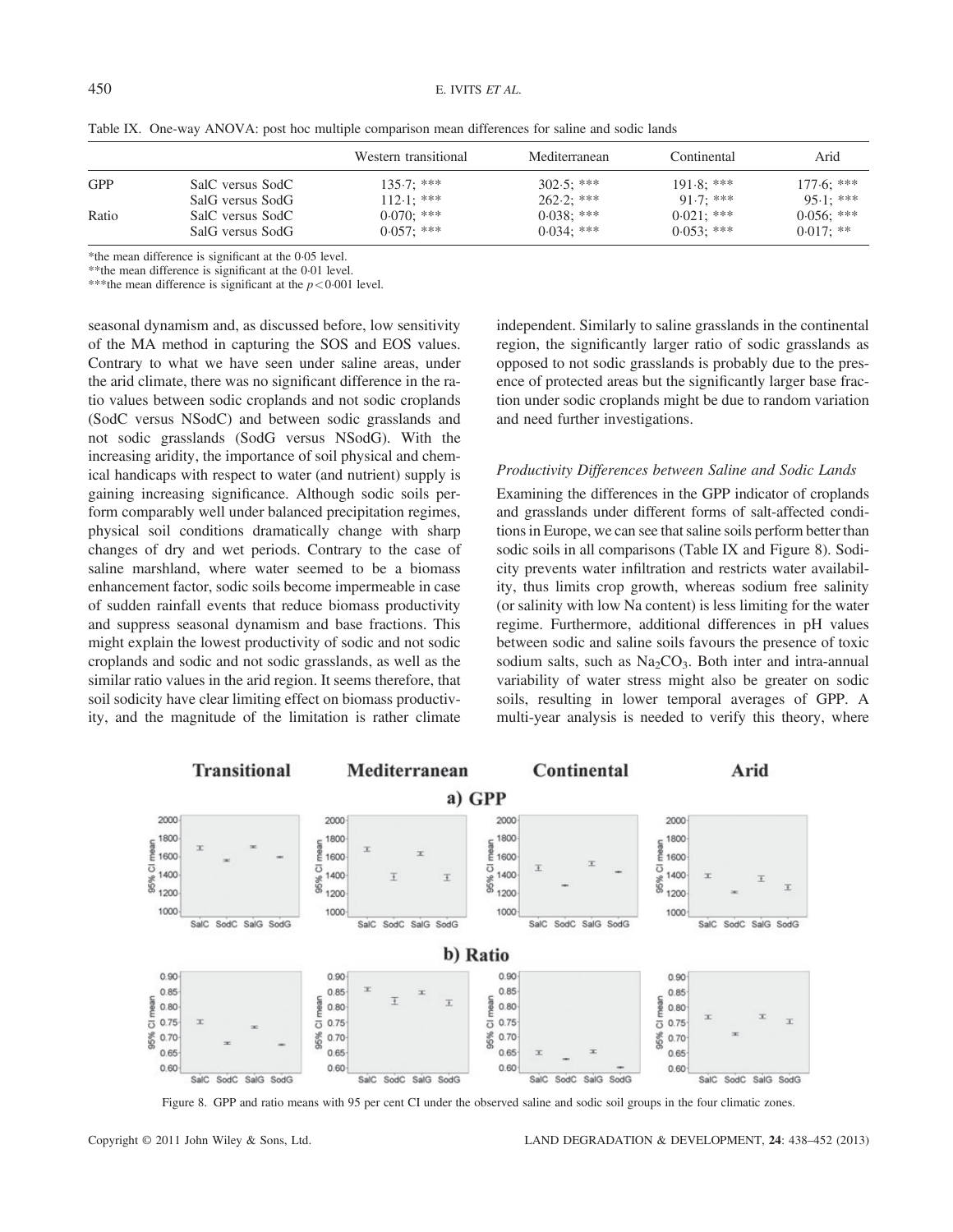the time series of decadal NDVI signal of observed vegetation reflectance values and the analysis of multi-year productivity values might give further insight into this problem. Further to the factors of edaphic water stress, botanical reasons can play a significant role in the productivity differences of saline and sodic grasslands. Because fewer Na tolerant plants (tolerating salt as well as seasonal and annual water stress) grow on sodic grasslands than the generalist halophytes growing on saline lands, the vulnerability of sodic ecosystems is higher, and the long term productivity is therefore lower.

Saline soils have significantly higher base fractions than sodic soils in all climatic regions and in both considered land use types (Table I). This indicates that under saline lands, the generally higher biomass productivity is largely due to the generally higher base fractions rather than higher seasonal dynamism thus a more permanent vegetation cover. This is evident from the spectral curves of the NDVI time series in Figure 1. In the Western transitional, continental and arid zones, the yearly NDVI signal of saline croplands starts up from higher NDVI values compared with sodic croplands similarly to the spectral signals of saline and sodic grasslands in the Western transitional and Mediterranean regions. Apart from probable management differences in some cases, the convincing trend suggests the more favourable plant growth conditions during the vegetative season in saltaffected soils if the salt complex has low proportion of exchangeable sodium. In other words, the limiting effect of sodium is the most pronounced in the most active period of the growing season.

### SUMMARY

Soil salinity and sodicity limit biomass productivity. Results of our current analyses—besides underlining this fact provide new data on the spatial variability and the magnitude of this limitation. GPP productivity was shown to follow a West–East decreasing trend in Europe. Although GPP of not salt-affected lands was generally higher, we found higher productivity of salt-affected soils compared with not salt-affected soils in the arid regions. This is probably due to the presence of saline marshlands where water is available in contrast to not salt-affected dry lands. This is supported by the significantly higher GPP productivity of saline croplands and grasslands compared with not saline lands, whereas the productivity of sodic lands was uniformly low. We suggest that the enhanced GPP productivity observed in the western part of the continent is not only due to the better management practices (e.g. higher amount of fertilisers or better agricultural measures) but also because of the balanced water regime and better nutrient decomposition processes. This was observed on both forms of salt-affected soils, whereas in case of sodicity edaphic factors (i.e. water impermeability) proved to have even stronger GPP limiting effect. Seasonal dynamism of productivity differences in Europe and of the related effect of climate because of its sensitivity to seasonal changes of temperature and water availability. However, in the Mediterranean, the ratio index was not sensitive to productivity differences of saline or sodic soils and to land use forms because of the very low seasonality of the vegetation signal, and here, remote sensing methods reach their limits to assess vegetation dynamism. We have shown that in varying climates, the NDVI reflectance spectra of croplands strongly influence this indicator and results in contrasting base fraction and seasonal dynamic fraction values. Cultivated lands are subject to complete biomass removal, and we suggest follow-up research on to what extent the low NDVI values are due to ecosystem functions or biased signals. In contrast, under continental grasslands with permanent vegetation cover, the higher proportion of base fraction on both saline and sodic lands could be due to the large share of natural protected areas with low human interventions, and we suggest further study of this index as an ecosystem state indicator. The productivity of saline soils was higher than the productivity of sodic soils in all comparisons because of reduced water infiltration of sodic soils, whereas sodium free salinity (or salinity with low proportion of exchangeable Na) is less limiting for the water regime consequently for biomass productivity. Additionally, the presence of toxic sodium salts might also limit biomass productivity of sodic soils and the analysis of the effect of intra-annual and inter annual water availability through multi-year productivity indicators is strongly suggested. This finding is supported by the significantly greater base fraction of saline lands, indicating that the limiting effect of sodium is the most pronounced in the most active period of the

expressed in the ratio index was shown to be a good indicator

#### REFERENCES

growing season.

- Ben-Dor E, Patkin K, Banin A, Karnieli A. 2002. Mapping of several soil properties using DAIS-7915 hyperspectral scanner data—a case study over clayey soils in Israel. International Journal of Remote Sensing 23: 1043–1062.
- Bicheron P, Leroy M, Brockmann C, Krämer U, Miras B, Huc M, Ninõ F, Defourny P, Vancutsem C, Arino O, Ranéra F, Petit D, Amberg V, Berthelot B, Gross D. 2006. GLOBCOVER: A 300m global land cover product for 2005 using ENVISAT/MERIS time series. Proceedings of the Recent Advances in Quantitative Remote Sensing Symposium. Valencia. September 2006.
- Csillag F, Pasztor L, Biehl LL. 1993. Spectral band selection for the characterization of salinity status of soils. Remote Sensing of Environment. 43: 231–242.
- Dehaan R, Taylor GR. 2003. Image-derived spectral endmembers as indicators of salinization. International Journal of Remote Sensing 24: 775–794.
- Eliasson A, Jones RJA, Nachtergaele F, Rossiter DG, Terres J-M, Van Orshoven J, van Velthuizen H, Bottcher K, Haastrup P, Le Bas C. 2010. Common criteria for the redefinition of intermediate less favoured areas in the European Union. Environmental Science & Policy 13: 766–777.